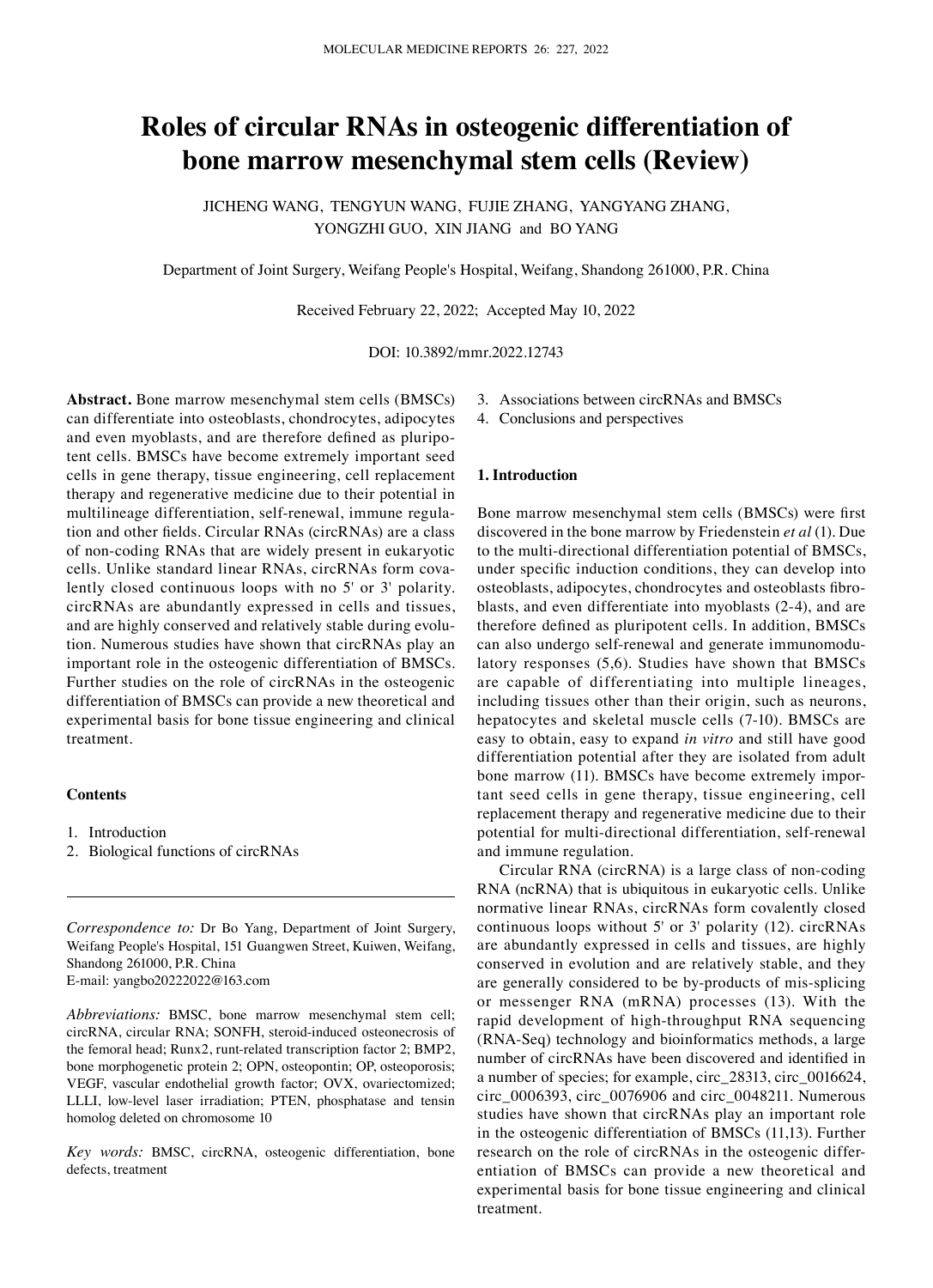#### **2. Biological functions of circRNAs**

In 1970s, Sanger *et al* (14) and Hsu and Coca‑Prados (15) first discovered circRNA in plants and eukaryotes using electron microscopy. Subsequently, PCR amplification and sequencing confirmed the expression of circRNAs in humans (16). With the development of RNA‑seq and bioinformatics, thousands of circRNAs have been discovered in different species (17), with each of circRNA regulating multiple biological processes, such as CDR1 and non-coding RNA ANRIL.

According to the genomic origin and structural characteristics of circRNAs, they are mainly divided into three types: Exonic circRNA, exon‑intron circRNA and intronic circRNA (18,19). The production of circRNAs is a highly complex biological process and they are produced by different cyclization mechanisms. Usually, eukaryotic pre‑mRNA catalyzes the removal of introns and ligates exons by a spliceosome mechanism to form linear RNA transcripts with 5' or 3' polarity (20). Unlike the normative splicing of linear RNA, most circRNAs are produced by a backsplicing process that does not follow the 5'‑3' order of the specification (20,21). Exon cyclization between the downstream 5' splice site (splicing donor) and the upstream 3' splice site (shear acceptor) in the same pre‑mRNA yields a circular product (circRNA) without a terminal structure [e.g., a 5' cap or polyadenylation (poly A) tail] (18,22,23). In 2013, Jeck *et al* (18) proposed a model for two exon cyclization mechanisms. One mechanism is known as lariat‑driven circularization or exon skipping. The partially folded pre-mRNA transcript brings the original non-adjacent exons close to other exons, causing exon skipping, creating overlapping regions, and forming a lasso intermediate containing exons and introns. The intron in the lasso is removed, eventually producing an exon circRNA. In general, introns located between cyclized exons are spliced out, and in some cases are not spliced to form exon‑intron circRNAs (24). Another mechanism is known as intron‑pairing driven circularization or direct backsplicing. This model forms a circular structure by linking the downstream splice donor to the upstream splice acceptor by ALU (identified as the canonical ALU repeat) complementarity across the flanking intron or base assignment of other RNA secondary structures. Intron circRNAs produced by intron lasso are resistant to degradation by de‑branching enzymes (18,24). In distinguishing intron circRNAs from exon circRNAs, intron circRNAs contain a unique 2'‑5' linkage, which is formed by sequences near the 7 nt GU-rich 5' splice site and close to 11 nt-rich C-sequences at branch point sites (25). Fig. 1 shows a schematic illustration for the biogenesis of circRNAs.

In addition, a recent study confirmed another circRNA biogenesis model acting through RNA‑binding proteins (RBPs). In this case, the alternative splicing factor protein quaking and muscleblind protein bring the two flanking intron sequences together by binding to some of the circRNAs flanking the intron and forming a bridge, promoting the circularization to form circRNAs (26,27). This mechanism is similar to the intron-pairing-driven circularization pathway, except that RBPs regulate adjacent splice sites instead of the direct base pairing between complementary motifs observed in the intron-pairing-driven model.

New evidence suggests that circRNAs can act as microRNA (miR/miRNA) sponges, interact with RBPs and regulate gene transcription, and that certain circRNAs can be translated into proteins or peptides (18,24,25,28‑33). Therefore, circRNAs mainly have the following functions: i) miRNA sponges. miRNAs are a class of linear non‑coding RNAs that bind directly to target mRNAs through base‑pair pairing, silencing or degrading target mRNAs, thereby participating in the regulation of pathological and physiological processes (34). circRNAs have miRNA sponge binding sites that serve as competitive endogenous RNAs to inhibit miRNA binding to targets and thereby inhibit mRNA translation. ii) Interact with RBPs. circRNAs bind to RBPs to form RNA-protein complexes (RPCs). These RPCs can regulate RBPs and then interact with linear RNA to exert biological functions (35,36). iii) Regulate gene transcription. circRNAs are abundantly present in the nucleus and can bind to RBPs, especially transcription‑related factors, including RNA polymerase II and transcription factors, and recruit them to the parental gene, thereby affecting the expression of the parental gene and regulating the transcription process (37). iv) Translate into proteins or peptides. Previous studies have found that circRNAs also have the function of translating proteins. When synthetic circRNAs contain an internal ribosome entry site sequence that is efficiently translated, circRNAs bind directly to the ribosome and are translated in eukaryotic cells (26,38). Another study confirmed that natural eukaryotic endogenous circRNAs can drive protein translation through methylation of adenosine N6, suggesting that circRNAs have a function to encode proteins (39,40).

#### **3. Associations between circRNAs and BMSCs**

In humans, osteoblasts, which are involved in bone formation, are inseparable from the differentiation of bone marrow mesenchymal stem cells. Studies have shown that circRNAs play an important role in the osteogenic differentiation of BMSCs, and different circRNAs can either promote or inhibit the osteogenic differentiation of BMSCs (41). Fu *et al* (42) found differentially expressed circRNAs in patients with osteoporosis (OP), and the study identified 237 upregulated and 279 downregulated circRNAs, which also confirmed that the role of circRNAs in the osteogenic differentiation of BMSCs is important in the process. Another study found that circRNAs were differentially expressed in patients with traumatic femoral head necrosis, and identified 234 upregulated and 148 downregulated circRNAs (43). Chen *et al* (44) found that circRNAs, such as circ\_28313, circ\_0016624, circ\_0006393, circ\_0076906 and circ\_0048211, were differentially expressed in patients with OP and play an important role in the differentiation, proliferation and apoptosis of BMSCs.

Zhang *et al* (43) found that circRNA\_25487 was significantly upregulated in the peripheral blood of patients with traumatic femoral head necrosis according to reverse transcription‑quantitative PCR, and further experiments found that circRNA\_25487 could function as an miR-134-3p sponge. Inhibiting the expression of circRNA\_25487 and promoting the expression of miR‑134‑3p can promote cell proliferation and invasion, and inhibit the apoptosis of BMSCs and osteoclast-like cells (43). p21 is a target of miR-134-3p.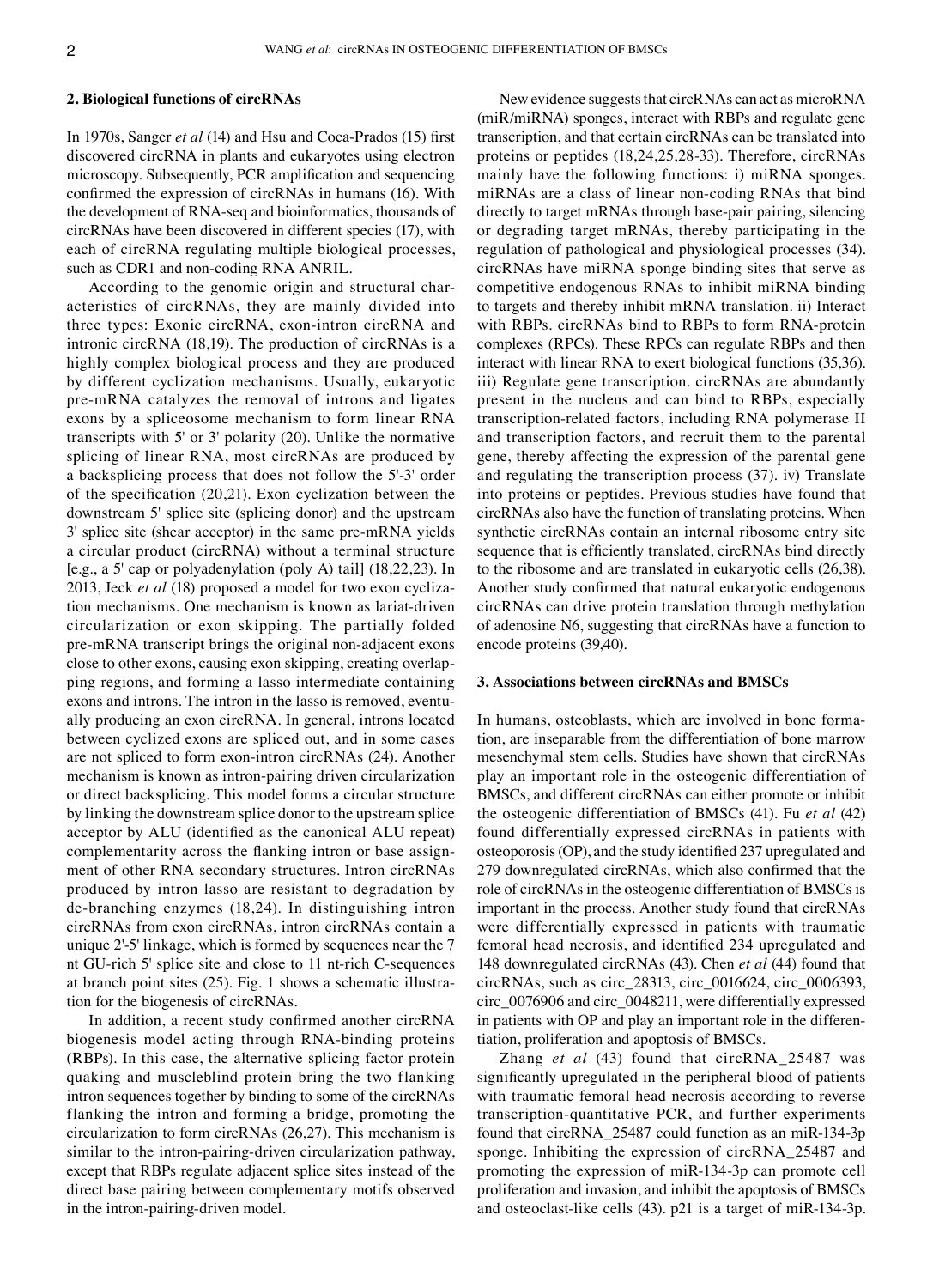

Figure 1. Schematic illustration of the biogenesis of circRNAs. pre‑mRNA, pre‑messenger RNA; RBP, RNA‑binding protein; circRNA, circular RNA; QKI, protein quaking; MBL, muscleblind protein.

circRNA\_25487 acts as an miR‑134‑3p sponge to upregulate p21 expression, thereby inhibiting bone repair in traumatic femoral head necrosis (43). Zhang *et al* (45) found that circIGSF11 inhibited the osteogenic differentiation process of BMSCs, while silencing circIGSF11 promoted osteoblast differentiation and increased the expression of miR-199b-5p, which also indicated that circRNA-miRNA interactions contribute to the osteogenic differentiation of BMSCs (45). This study provides a potential approach for the treatment of OP.

Steroid-induced osteonecrosis of the femoral head (SONFH) is a common orthopedic disease. Chen *et al* (46) showed that there are differentially expressed circRNAs in patients with SONFH. Bioinformatics analysis found that the expression of circRNA CDR1as was upregulated, and further experiments found that it may play a key role in the adipogenic/osteogenic differentiation of SONFH‑BMSCs through the CDR1as‑miR‑7‑5p‑WNT5B axis. Knockdown of CDR1as promoted osteogenic differentiation and inhibited adipogenic differentiation of BMSCs, while overexpression of CDR1as inhibited osteogenic differentiation and promoted adipogenic differentiation of BMSCs (46). This study provides new insights into the molecular mechanism of the osteogenic/adipogenic differentiation of SONFH‑BMSCs and the diagnosis and treatment of SONFH. Phosphatase and tensin homolog (PTEN) is a classic tumor suppressor that inhibits phosphatidylinositol 3‑phosphate kinase (PI3K)/AKT signaling (47).

Another study found that the expression of circUSP45 was increased in patients with glucocorticoid-induced osteonecrosis of the femoral head (GIONFH) (48). Overexpression of circUSP45 decreased the expression of osteogenic genes and inhibited the proliferation of BMSCs, and further experiments found that circUSP45 could directly interact with miR‑127‑5p. miR-127-5p regulates osteogenesis with its target PTEN (48). circUSP45 decreases the osteogenic differentiation of GIONFH by sponging miR‑127‑5p through the PTEN/AKT signaling pathway. Differentially expressed circRNAs were found in elderly patients with OP, and through further experiments, it was found that circRNA008876 can play a biological role as an miR‑150‑5p sponge (49), which provides a potential biomarker and therapeutic target for senile OP. A previous study showed that Shh coreceptor growth arrest-specific 1 (GAS1) is expressed in mesenchymal cells, and in a GAS1‑deficient mouse model, mice have abnormal dentition (50). Another study has also shown that inhibiting the expression of circ\_0003865 in patients with OP can promote the osteogenic differentiation of BMSCs, and that circ\_0003865 regulates the expression of the GAS1 gene by sponging miR‑3653‑3p (51). A summary of the effect of the inhibition of circRNAs on the osteogenic differentiation of BMSCs is shown in Table I.

Although a number of circRNAs play an inhibitory role in the osteogenic differentiation of BMSCs, other circRNAs that can promote the osteogenic differentiation of BMSCs have been discovered following continuous exploration,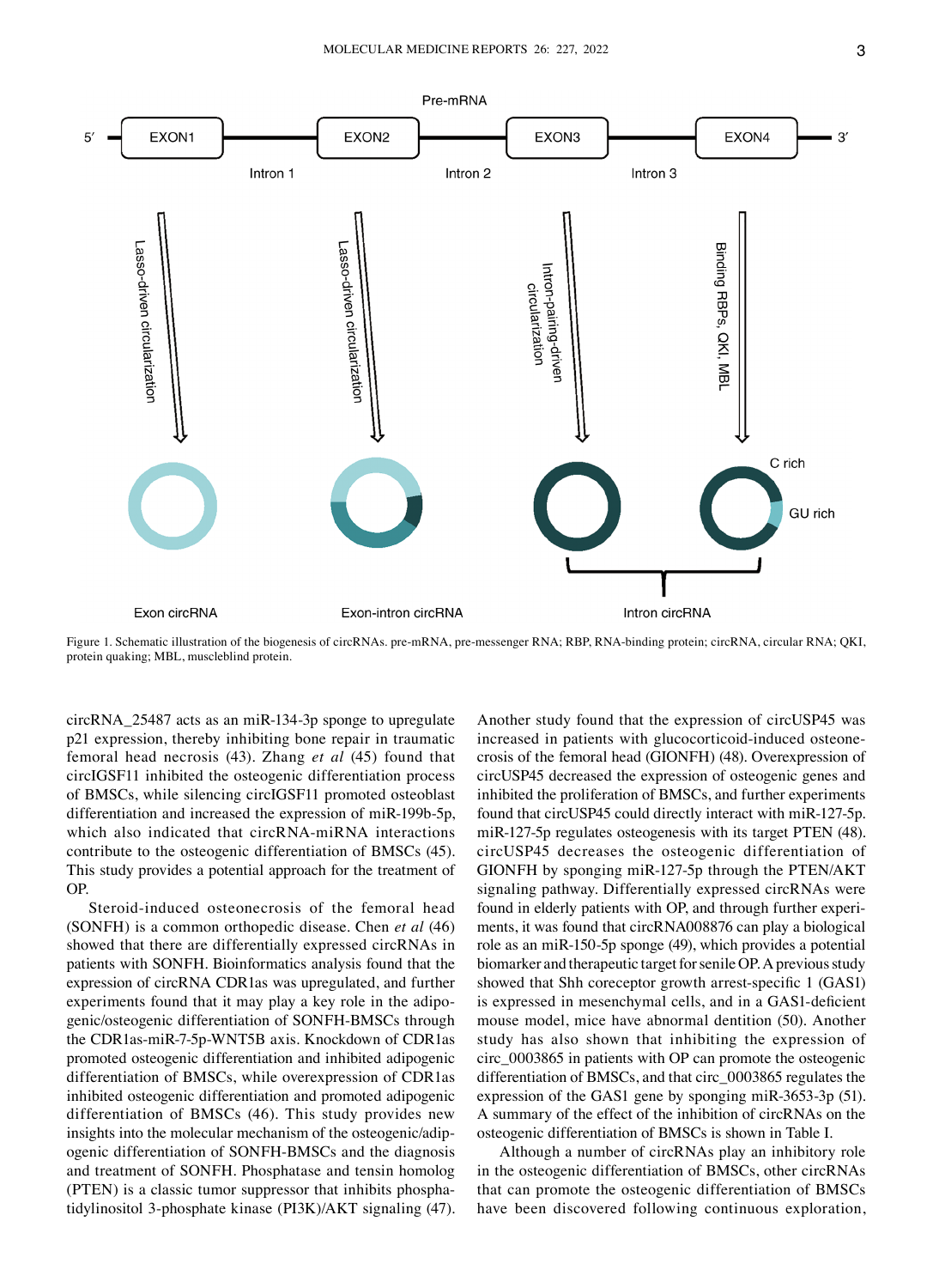| circRNA        | Target             | Signaling pathway/axis                                     | Function                                            | (Refs.) |
|----------------|--------------------|------------------------------------------------------------|-----------------------------------------------------|---------|
| circRNA 25487  | $m$ i $R-134-3p$   | circRNA_25487-miR-134-3p-p21 axis                          | Inhibit cell proliferation and<br>promote apoptosis | (43)    |
| circIGSF11     | $m$ i $R-199b-5p$  | circlGSF11-miR-199b-5p-GSK-3 $\beta$                       | Inhibit osteogenesis                                | (45)    |
| circRNA CDR1as | $m$ i R $-7-5p$    | CDR1as-miR-7-5p-WNT5B axis                                 | Inhibit osteogenesis and promote<br>adipogenesis    | (46)    |
| circUSP45      | $m$ iR-127-5p      | circUSP45-miR-127-5p-PTEN/AKT                              | Inhibit cell proliferation                          | (48)    |
| circRNA008876  | $m$ i $R-150-5p$   | circRNA008876-miR-150-5p-mRNA axis                         | Inhibit cell proliferation                          | (49)    |
| circ 0003865   | $m$ i R $-3653-3p$ | circ 0003865-miR-3653-3p-GAS1 axis                         | Inhibit osteogenesis                                | (51)    |
|                |                    | circRNA, circular RNA; mRNA, messenger RNA; miR, microRNA. |                                                     |         |

| Table I. Effect of the inhibition of circRNAs on the osteogenic differentiation of bone marrow stem cells. |  |
|------------------------------------------------------------------------------------------------------------|--|
|------------------------------------------------------------------------------------------------------------|--|

such as circATRNL1, circRNA-016901, hsa\_circ\_0000219, hsa\_circ\_0004588 and hsa\_circ\_0005936 (52).

Runt‑related transcription factor 2 (Runx2) belongs to the Runx family, with the DNA‑binding domain runt, and consists of Runx1, Runx2 and Runx3 (53). Studies have shown that Runx2 plays an important role in the osteogenic differentiation of BMSCs (54). Ji *et al* (55) found that the expression of hsa\_circ\_0006215 was decreased in the BMSCs of patients with OP. Lentiviral experiments found that overexpression of hsa\_circ\_0006215 promoted the osteogenic differentiation of BMSCs, and hsa\_circ\_0006215 combined with miRNA‑942‑5p to regulate the expression of RUNX2 and vascular endothelial growth factor (VEGF) in BMSCs (55). The results of this study suggest that hsa\_circ\_0006215 plays an important role in osteogenesis and may be a new target for the treatment of elderly OP. A recent study showed that exosome‑modified circ‑Rtn4 could attenuate TNF‑α‑induced cytotoxicity and apoptosis in murine MC3T3‑E1 cells, and miR‑146a was identified as a target of circ‑Rtn4 (56). These findings suggest that circ-Rtn4 may serve as a new candidate for the treatment of OP. Previous studies have found that low-level laser irradiation (LLLI) can promote osteoblast proliferation and bone repair (57,58), LLLI can promote BMSC proliferation (59,60), and LLLI can increase the expression of VEGF, thereby inducing the angiogenesis necessary for wound healing (61). Liu *et al* (62) showed that LLLI can regulate the proliferation of BMSCs, and circRNA\_0001052 can regulate the proliferation of BMSCs through the Wnt4/ $\beta$ -catenin pathway as an miR-124-3p sponge. The study also demonstrated that circRNA\_0001052 plays an important role in the proliferation of BMSCs in response to LLLI treatment, which provides a potential clinical application for the treatment of OP.

Articular cartilage damage is one of the main pathological changes in osteoarthritis, and cartilage repair is the key to solving osteoarthritis. Zheng *et al* (63) found that circATRNL1 (hsa\_circ\_0020093) was highly expressed during the chondrogenic differentiation of BMSCs, and also found that the chondrogenic differentiation-related factors SRY‑related HMG box 9 (SOX9), type II collagen (COL2) and aggrecan were highly expressed. Overexpression of circATRNL1 enhanced the proliferation of BMSCs and simultaneously enhanced the expression of SOX9, COL2 and aggrecan, as well as the degree of chondrogenic differentiation of BMSCs, and miR‑338‑3p was its target (63). This study demonstrated that circATRNL1 promotes the cartilage differentiation of BMSCs by regulating miR‑338‑3p, which provides new insights into cartilage repair. A previous study has shown that circ-016901 promotes the proliferation of irradiation‑induced BMSCs and attenuates irradiation‑induced apoptosis by regulating the miR‑1249‑5p/homeodomain interacting protein kinase 2 axis (64). Li *et al* (65) found that circ458420810|58485447, circ43400193|43461320, circ183498456|183537970 and circ106417736|106434369 acted together on miR‑326‑5p, and that overexpression of miR‑326‑5p could promote the osteogenic differentiation of BMSCs while inhibiting the adipogenic differentiation. Another study showed that lentivirus-mediated small interfering RNA has\_circ\_0000885 plasmid transfection into BMSCs and an osteoclast co-culture system could promote BMSC cell proliferation, inhibit apoptosis and promote osteogenic differentiation (66). This provides a new target for the treatment of patients with OP. There are differentially expressed circRNAs in postmenopausal OP patients, and further research found that hsa\_circ\_0009127, hsa\_circ\_0090759, hsa\_circ\_0058392, hsa\_circ\_0090247 and hsa\_circ\_0049484 were involved in the regulation of autophagy, and the PI3K‑AKT, FoxO and MAPK signaling pathways, thereby regulating the osteogenic differentiation process of BMSCs (42). BMSCs were isolated from ovariectomized (OVX) mice and normal mice, and further experiments found that circRNA\_0020 and circRNA\_3832 were downregulated in the OVX mice, and that overexpression of circRNA\_0020 and circRNA\_3832 could promote the osteogenic differentiation of BMSCs and promote cell proliferation (67).

A previous study has shown that the expression of osteopontin (OPN) is increased in osteoarthritis, that it accelerates the renewal and remodeling of subchondral bone in osteoarthritis, and that it mediates the degeneration of articular cartilage induced by subchondral bone metabolism (68). Liu *et al* (69) found that circ\_0005564 was highly expressed and decreased the mRNA expression of RUNX2 and OPN during the osteogenic differentiation of BMSCs, and that knockdown of circ\_0005564 inhibited osteoblast differentiation in BMSCs. Another recent study (70) found that circ‑DAB1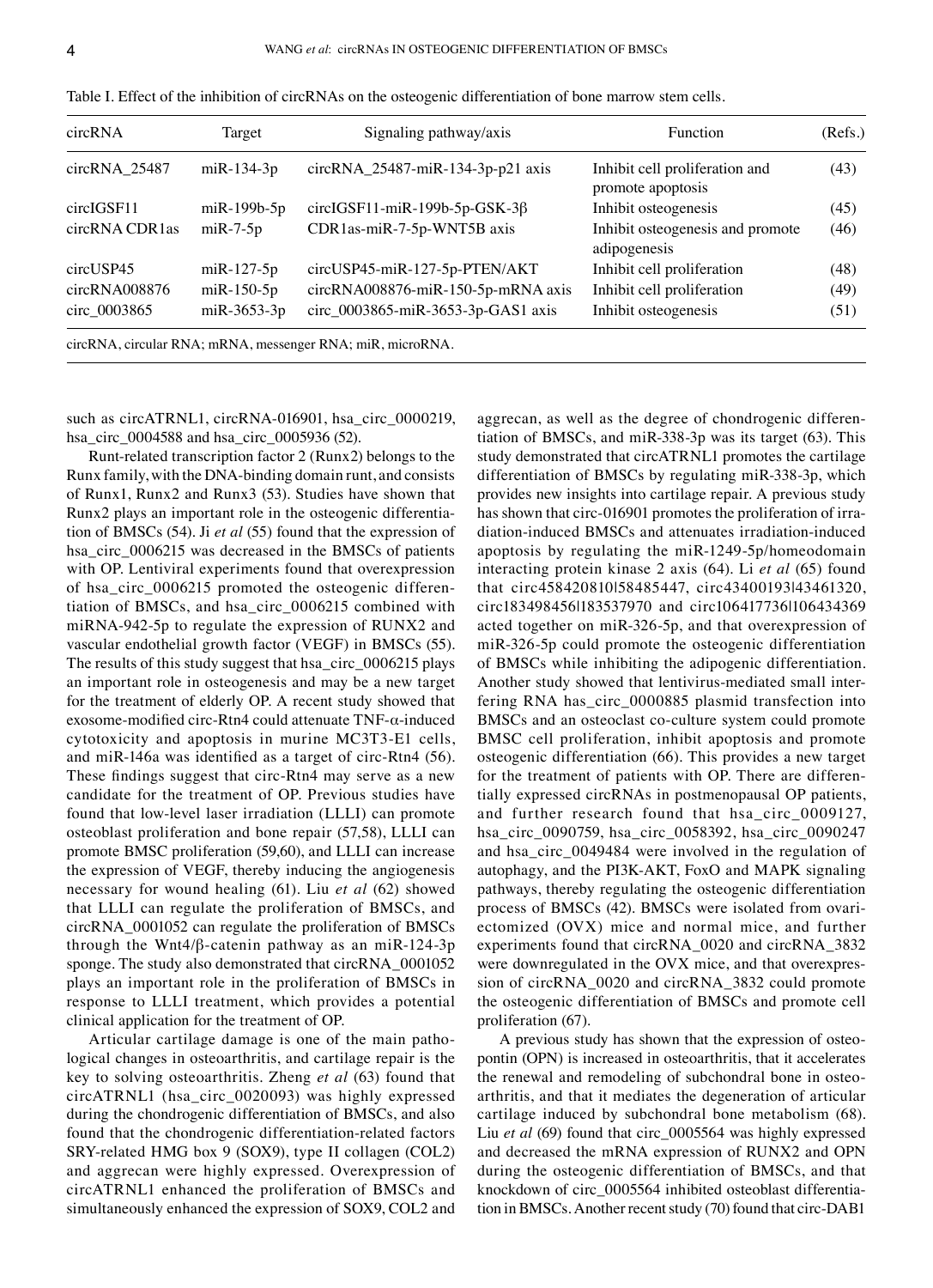| circRNA                | Target                 | Signaling pathways/axis                              | Function                                            | (Refs.) |
|------------------------|------------------------|------------------------------------------------------|-----------------------------------------------------|---------|
| hsa_circ_0006215       | $m$ iR-942-5p          | hsa_circ_0006215-miRNA-942-5p-RUNX2/<br>VEGF axis    | Promote osteogenesis                                | (55)    |
| circ-Rtn4              | miR-146a               | circ-Rtn4-miR-146a-Bax protein/caspase-3<br>axis     | Inhibit apoptosis and<br>attenuate cytotoxicity     | (56)    |
| circRNA_0001052        | $m$ iR-124-3p          | circRNA_0001052-miR-124-3p-Wnt4/<br>$\beta$ -catenin | Promote cell proliferation<br>and promote healing   | (62)    |
| circATRNL1             | $m$ i R $-338-3p$      | circATRNL1-miR-338-3p-SOX9/COL2/<br>aggrecan axis    | Promote cell proliferation                          | (63)    |
| circ-016901            | $m$ iR-1249-5p         | circ-016901-miR-1249-5p-HIPK2 axis                   | Promote cell proliferation<br>and inhibit apoptosis | (64)    |
| circ458420810l58485447 | $m$ iR-326-5p          | circRNA-miR-326-5p-mRNA axis                         | Promote osteogenesis                                | (65)    |
| circ_0005564           | RUNX2, OPN             | circ_0005564-RUNX2/OPN axis                          | Promote osteogenesis                                | (69)    |
| circDAB1               | miR-1270,<br>$miR-944$ | circDAB1-miR-1270/miR-944-NOTCH/RBPJ                 | Promote cell proliferation<br>and osteogenesis      | (70)    |
| circ_1983              | $m$ i R $-6931$        | circ_1983-miR-6931-Gas7                              | Promote osteogenesis                                | (71)    |
| circPVT1               | $miR-21-5p$            | $circPVT1-miR-21-5p-Smad7/TGF\beta$                  | Promote cell proliferation<br>and inhibit apoptosis | (72)    |
| circ_0000020           | $m$ i $R-142-5p$       | circ_0000020-miR-142-5p-BMP2/SMAD                    | Inhibit apoptosis and<br>promote osteogenesis       | (73)    |

Table II. Effect of the promotion of circRNAs on the osteogenic differentiation of bone marrow stem cells.

circRNA, circular RNA; mRNA, messenger RNA; miR, microRNA; Runx2, runt‑related transcription factor 2; BMP2, bone morphogenetic protein 2; VEGF, vascular endothelial growth factor; OPN, osteopontin; BMP, bone morphogenetic protein; SOX9, SRY-related HMG box 9; COL2, type II collagen; HIPK2, homeodomain interacting protein kinase 2; RBPJ, recombination signal binding protein for immunoglobulin‑κ‑J region.

(hsa\_circ\_0113689) was significantly upregulated during the osteogenic differentiation of human BMSCs, and that overexpression of circ‑DAB1 could promote the proliferation and osteogenic differentiation of BMSCs. miR‑1270 and miR‑944 are targets of circ‑DAB1, and further experiments found that circ‑DAB1 promotes the cell proliferation and osteogenic differentiation of BMSCs through the NOTCH/recombination signal binding protein for immunoglobulin‑κ‑J region (RBPJ) pathway (70). Zhong *et al* (71) showed that circ\_1983 acts as a sponge of miR-6931 to promote the osteogenic differentiation of BMSCs. Hao *et al* (72) found that circPVT1 was decreased in the femoral head of rats with SIONFH and glucocorticoid (GC)‑treated BMSCs, whereas miR‑21‑5p was upregulated, and overexpression of circPVT1 attenuated GC‑induced BMSC apoptosis and cell viability inhibition. circPVT1 acts as a sponge for miR‑21‑5p (72). Bone morphogenetic protein 2 (BMP2) plays an important role in osteogenesis. It was found that circ\_0000020 was able to regulate the expression of BMP2 (73); circ\_0000020 is upregulated during osteogenic differentiation, while the expression of miR‑142‑5p is significantly decreased (73). Silencing circ\_0000020 inhibits osteogenic differentiation and promotes apoptosis, and inhibits the activity and mineralization of alkaline phosphatase. circ\_0000020 can directly act on miR‑142‑5p (73). In conclusion, circ\_0000020 positively regulates the osteogenic differentiation of BMSCs by regulating BMP2 expression via sponging miR‑142‑5p. Based on the aforementioned studies, circRNAs play a key role in the osteogenic differentiation of BMSCs. Different circRNAs can promote or inhibit the osteogenic differentiation of BMSCs, which also provides a new direction for OP and bone defect repair. The effect of the promotion of circRNAs on the osteogenic differentiation of BMSCs is shown in Table II.

#### **4. Conclusions and perspectives**

BMSCs are an important source of osteogenic seed cells in tissue engineering, and circRNAs play a key role in the osteogenic differentiation of BMSCs. Further studies on the functional specificity of circRNA target genes and the interactions between circRNAs are important for elucidating their mechanism of action. This research also provides a new theoretical and experimental basis for bone tissue engineering and clinical treatment.

#### **Acknowledgements**

Not applicable.

## **Funding**

Not applicable.

## **Availability of data and materials**

Not applicable.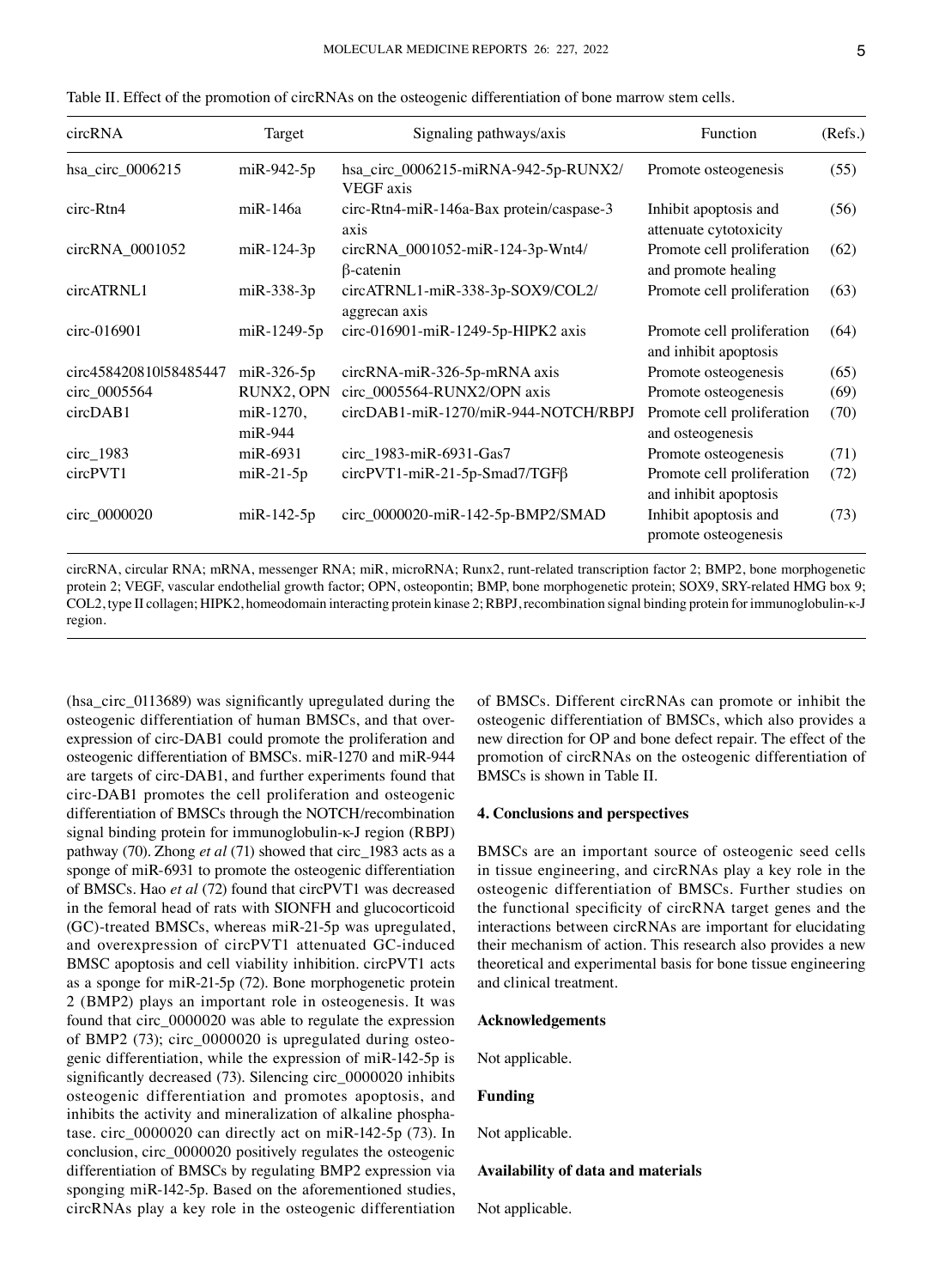## **Authors' contributions**

JW and BY drafted the manuscript and revised the manuscript. TW, FZ, YZ, YG and XJ contributed to manuscript conception. All authors read and approved the final manuscript. Data authentication is not applicable.

## **Ethics approval and consent to participate**

Not applicable.

## **Patient consent for publication**

Not applicable.

### **Competing interests**

The authors declare that they have no competing interests.

#### **References**

- 1. Friedenstein AJ, Chailakhyan RK and Gerasimov UV: Bone marrow osteogenic stem cells: In vitro cultivation and transplantation in diffusion chambers. Cell Tissue Kinet 20: 263‑272, 1987.
- 2. Kim N and Cho SG: Clinical applications of mesenchymal stem cells. Korean J Intern Med 28: 387‑402, 2013.
- 3. Alves H, Mentink A, Le B, van Blitterswijk CA and de Boer J: Effect of antioxidant supplementation on the total yield, oxidative stress levels, and multipotency of bone marrow‑derived human mesenchymal stromal cells. Tissue Eng Part A 19: 928‑937, 2013.
- 4. Ren C, Gong W, Li F and Xie M: Pilose antler aqueous extract promotes the proliferation and osteogenic differentiation of bone marrow mesenchymal stem cells by stimulating the BMP‑2/Smad1, 5/Runx2 signaling pathway. Chin J Nat Med 17: 756‑767, 2019.
- 5. Furuta T, Miyaki S, Ishitobi H, Ogura T, Kato Y, Kamei N, Miyado K, Higashi Y and Ochi M: Mesenchymal stem cell‑derived exosomes promote fracture healing in a mouse model. Stem Cells Transl Med 5: 1620‑1630, 2016.
- 6. Watanabe Y, Tsuchiya A, Seino S, Kawata Y, Kojima Y, Ikarashi S, Starkey Lewis PJ, Lu WY, Kikuta J, Kawai H, *et al*: Mesenchymal stem cells and induced bone marrow‑derived macrophages synergistically improve liver fibrosis in mice. Stem Cells Transl Med 8: 271‑284, 2019.
- 7. Ferrari G, Cusella‑De Angelis G, Coletta M, Paolucci E, Stornaiuolo A, Cossu G and Mavilio F: Muscle regeneration by bone marrow‑derived myogenic progenitors. Science 279: 1528‑1530, 1998.
- 8. Petersen BE, Bowen WC, Patrene KD, Mars WM, Sullivan AK, Murase N, Boggs SS, Greenberger JS and Goff JP: Bone marrow as a potential source of hepatic oval cells. Science 284: 1168‑1170, 1999.
- 9. Sanchez‑Ramos J, Song S, Cardozo‑Pelaez F, Hazzi C, Stedeford T, Willing A, Freeman TB, Saporta S, Janssen W, Patel N, *et al*: Adult bone marrow stromal cells differentiate into neural cells in vitro. Exp Neurol 164: 247‑256, 2000.
- 10. OwenM and Friedenstein AJ: Stromal stem cells: Marrow‑derived osteogenic precursors. Ciba Found Symp 136: 42‑60, 1988.
- 11. Prockop DJ: Marrow stromal cells as stem cells for nonhematopoietic tissues. Science 276: 71‑74, 1997.
- Lasda E and Parker R: Circular RNAs: Diversity of form and function. RNA 20: 1829‑1842, 2014.
- 13. Yu CX and Sun S: An emerging role for circular RNAs in osteo‑ arthritis. Yonsei Med J 59: 349‑355, 2018.
- 14. Sanger HL, Klotz G, Riesner D, Gross HJ and Kleinschmidt AK: Viroids are single‑stranded covalently closed circular RNA molecules existing as highly base‑paired rod‑like structures. Proc Natl Acad Sci USA 73: 3852‑3856, 1976.
- 15. Hsu MT and Coca‑Prados M: Electron microscopic evidence for the circular form of RNA in the cytoplasm of eukaryotic cells. Nature 280: 339‑340, 1979.
- 16. Kos A, Dijkema R, Arnberg AC, van der Meide PH and Schellekens H: The hepatitis delta (delta) virus possesses a circular RNA. Nature 323: 558‑560, 1986.
- 17. Salzman J, Gawad C, Wang PL, Lacayo N and Brown PO: Circular RNAs are the predominant transcript isoform from hundreds of human genes in diverse cell types. PLoS One 7: e30733, 2012.
- 18. Jeck WR, Sorrentino JA, Wang K, Slevin MK, Burd CE, Liu J, Marzluff WF and Sharpless NE: Circular RNAs are abundant, conserved, and associated with ALU repeats. RNA 19: 141-157, 2013.
- 19. Hou LD and Zhang J: Circular RNAs: An emerging type of RNA in cancer. Int J Immunopathol Pharmacol 30: 1‑6, 2017.
- 20. Chen LL and Yang L: Regulation of circRNA biogenesis. RNA Biol 12: 381‑388, 2015.
- 21. Vicens Q and Westhof E: Biogenesis of circular RNAs. Cell 159: 13‑14, 2014.
- 22. Wang Y and Wang Z: Efficient backsplicing produces translatable circular mRNAs. RNA 21: 172‑179, 2015.
- 23. Chen I, Chen CY and Chuang TJ: Biogenesis, identification, and function of exonic circular RNAs. Wiley Interdiscip Rev RNA 6: 563‑579, 2015.
- 24. Li Z, Huang C, Bao C, Chen L, Lin M, Wang X, Zhong G, Yu B, Hu W, Dai L, et al: Exon-intron circular RNAs regulate transcription in the nucleus. Nat Struct Mol Biol 22: 256‑264, 2015.
- 25. Zhang Y, Zhang XO, Chen T, Xiang JF, Yin QF, Xing YH, Zhu S, Yang L and Chen LL: Circular intronic long noncoding RNAs. Mol Cell 51: 792-806, 2013.
- 26. Conn SJ, Pillman KA, Toubia J, Conn VM, Salmanidis M, Phillips CA, Roslan S, Schreiber AW, Gregory PA and Goodall GJ: The RNA binding protein quaking regulates formation of circRNAs. Cell 160: 1125-1134, 2015.
- 27. Ashwal-Fluss R, Meyer M, Pamudurti NR, Ivanov A, Bartok O, Hanan M, Evantal N, Memczak S, Rajewsky N and Kadener S: circRNA biogenesis competes with pre-mRNA splicing. Mol Cell 56: 55‑66, 2014.
- 28. Memczak S, Jens M, Elefsinioti A, Torti F, Krueger J, Rybak A, Maier L, Mackowiak SD, Gregersen LH, Munschauer M, *et al*: Circular RNAs are a large class of animal RNAs with regulatory potency. Nature 495: 333‑338, 2013.
- 29. Hansen TB, Jensen TI, Clausen BH, Bramsen JB, Finsen B, Damgaard CK and Kjems J: Natural RNA circles function as efficient microRNA sponges. Nature 495: 384‑388, 2013.
- 30. You X, Vlatkovic I, Babic A, Will T, Epstein I, Tushev G, Akbalik G, Wang M, Glock C, Quedenau C, *et al*: Neural circular RNAs are derived from synaptic genes and regulated by development and plasticity. Nat Neurosci 18: 603-610, 2015.
- 31. Huang S, Yang B, Chen BJ, Bliim N, Ueberham U, Arendt T and Janitz M: The emerging role of circular RNAs in transcriptome regulation. Genomics 109: 401‑407, 2017.
- 32. Chen X, Han P, Zhou T, Guo X, Song X and Li Y: circRNADb: A comprehensive database for human circular RNAs with protein‑coding annotations. Sci Rep 6: 34985, 2016.
- 33. Granados‑Riveron JT and Aquino‑Jarquin G: The complexity of the translation ability of circRNAs. Biochim Biophys Acta 1859: 1245‑1251, 2016.
- 34. Ebert MS and Sharp PA: MicroRNA sponges: Progress and possibilities. RNA 16: 2043‑2050, 2010.
- 35. Abdelmohsen K, Kuwano Y, Kim HH and Gorospe M: Posttranscriptional gene regulation by RNA‑binding proteins during oxidative stress: Implications for cellular senescence. Biol Chem 389: 243‑255, 2008.
- 36. Yin QF, Yang L, Zhang Y, Xiang JF, Wu YW, Carmichael GG and Chen LL: Long noncoding RNAs with snoRNA ends. Mol Cell 48: 219‑230, 2012.
- 37. Qu S, Yang X, Li X, Wang J, Gao Y, Shang R, Sun W, Dou K and Li H: Circular RNA: A new star of noncoding RNAs. Cancer Lett 365: 141‑148, 2015.
- 38. Chen CY and Sarnow P: Initiation of protein synthesis by the eukaryotic translational apparatus on circular RNAs. Science 268: 415‑417, 1995.
- 39. Yang Y, Fan X, Mao M, Song X, Wu P, Zhang Y, Jin Y, Yang Y, Chen LL, Wang Y, *et al*: Extensive translation of circular RNAs driven by N<sup>6</sup>-methyladenosine. Cell Res 27: 626-641, 2017.
- 40. Pamudurti NR, Bartok O, Jens M, Ashwal‑Fluss R, Stottmeister C, Ruhe L, Hanan M, Wyler E, Perez-Hernandez D, Ramberger E, *et al*: Translation of CircRNAs. Mol Cell 66: 9‑21. e7, 2017.
- 41. Lin Z, Tang X, Wan J, Zhang X, Liu C and Liu T: Functions and mechanisms of circular RNAs in regulating stem cell differentiation. RNA Biol 18: 2136‑2149, 2021.